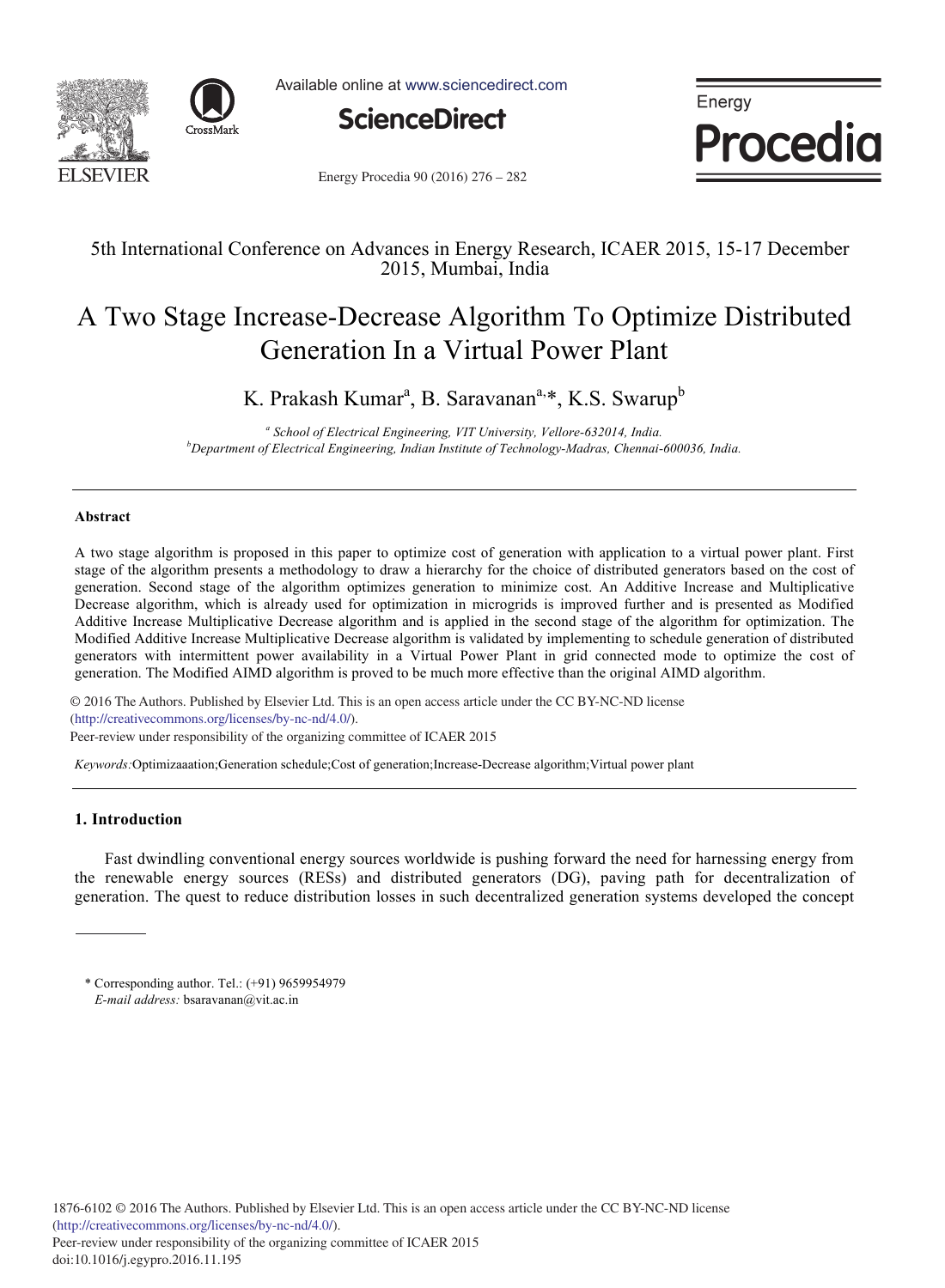of small scale generation in the proximity of loads. The operation and control of such distributed systems comprising of small generation units along with local loads fed from them have led to the formation of Virtual Power Plants (VPP). A VPP is a cluster of DG units, loads both controllable and uncontrollable, storage systems and communication, aggregated to mimic a "single virtual generating unit" that can act as a conventional one and capable of being visible or manageable on an individual basis [1]. Autonomous or grid connected mode of operation of a VPP with intermittent generation and demand is quite a demanding task as balancing the generation and demand is essential for the stability of the system. The words VPP and microgrid are used interchangeably in the sections to follow.

The policy shift of governments in many countries towards slowly withdrawing themselves from playing a direct role in energy sector and inviting private parties into active role, augmented by technological advances in operation and control of microgrids for profit maximization are proving attractive for smaller investors. In addition, harnessing energy form RESs is gaining importance due to many reasons like improved efficiencies of PV units, reduced costs of generators, substantial increase in capacities of wind turbines from kW to MW, improved energy storage facilities and attractive subsidies by the governments [2]. These developments enabled even smaller investors to venture in energy sector in the fields of generation and distribution on smaller scales, particularly in microgrids, enforcing a strict competition among them. Offering generation and distribution at lower prices is the key to success in business and is the need of the hour, which requires reduced costs of generation. Of the many methods to reduce the cost of generation, optimum generation scheduling has a major role. Thus the role of optimization of generation is vital in energy market and is prompting a lot of research. Optimization in a VPP is more challenging in view of uncertainty of loads and intermittent power availability from RESs. Deviations between forecasted and real time power availability from solar and wind generators add to the complexity.

Many optimization techniques based on linear programming, fuzzy logic and heuristic search methods etc are developed and are being developed for application in microgrids to different optimization problems. A few applications of optimization techniques in a microgrid operation and control are optimal power flow, load shedding, demand side management, emission reduction, etc. [3]. A heuristic algorithm is used in [4] to optimize the fuel consumption and cost of emission in adjusting generation to demand on-line in a microgrid when connected to grid. A two stage stochastic based algorithm is used in [5] to optimize the size of energy storage facility in different forms of hydrogen, thermal and battery type to balance the generation and demand over 24 hours. A Genetic Algorithm based technique is applied to optimize the energy and power delivery/charging capacity of a battery storage facility in a microgrid to reduce the cost of operation [6]. A modified Bacterial Foraging Algorithm based energy management system is proposed in [7] to optimize the cost of operation of a microgrid having uncertain RESs and energy storage facilities. A Fuzzy logic based energy management system is formulated in [8] to control the charging/discharging of a energy storage system under day ahead generation scheduling in a microgrid with intermittent energy sources. All the methods proposed [3-8] are heuristic search based methods requiring complex computational processes

 The present paper proposes a Linear Program based two stage algorithm, to schedule the generation task in a microgrid for optimization of a utility function of interest. The DGs considered are given a priority index based on the function to be optimized in the first stage. A Modified Additive Increase Multiplicative Decrease (MAIMD) algorithm is used in the second stage for generation scheduling among the available DGs.

 The original Additive Increase Multiplicative Decrease (AIMD) algorithm, which is a simple linear increasedecrease algorithm, is well adopted and tested for congestion avoidance in communication networks [9, 10]. As a communication network resembles a distribution network in many operational principles, the AIMD algorithm, which is proven effective in communication network, is adopted for solving the problem of optimum generation scheduling in a microgrid environment with intermittent renewable energy sources [11]. This paper identifies a few drawbacks in the AIMD algorithm as applied to microgrids and proposes a few improvements to it to enhance its performance.

#### **2.1 Problem statement**

It is assumed that the microgrid considered operates in grid connected mode and always supplies the demand, by drawing grid power if required i.e., at any given time *t* the demand is supplied totally.

$$
\sum_{i=1}^{x} S_i(t) = d(t) \tag{1}
$$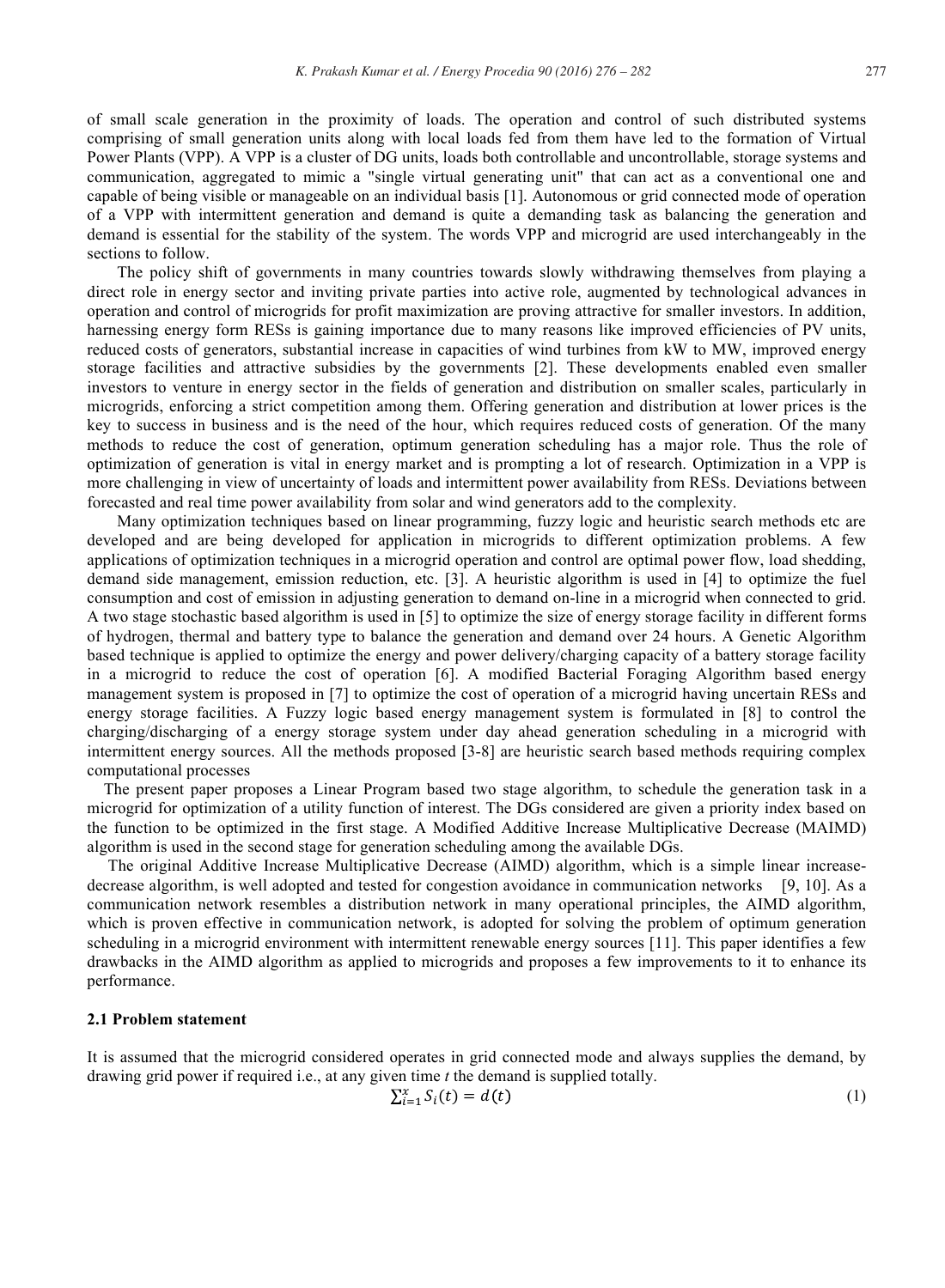where  $S_i$  is the power available with  $i^{\text{th}}$  DG,  $i=1,\dots,x$  is the priority number of the DGs in the order of priority, x is the total number of DGs considered in the microgrid, *d* (*t*) is the demand at time interval *t*. Eq. (1) offers a choice of DGs to the Energy Management System (EMS) for generation to match the demand at any given time. It also gives the EMS a choice to fix the ratio of how much power that  $i^{\text{th}}$  DG should generate  $(S_i)$  to the total power generation of all DGs  $(\sum S_i)$  at any given time.

The utility function considered in this paper for optimization is the cost of generation.

$$
C(t) = \sum_{i=1}^{x} c_i(t) S_i(t)
$$
 (2)

where C is the currency unit,  $c_i$  is the cost of energy generation per kWh of the  $i^{\text{th}}$  generator.

#### **2.2 AIMD algorithm**

In AIMD algorithm, the EMS gently increases the power generation of  $i<sup>th</sup>$  DG cumulatively in the additive phase until the generation exceeds the demand. The condition is an indication of a stage where the total generation exceeds the demand. At this stage, the EMS senses excess generation condition and signals the generators to gradually decrease their generation in a multiplicative progression by a constant until a stage is reached when the generation equals demand or until when an accepted error (difference between total generation and demand) is reached. The increment is by an additive constant and decrement is by a multiplicative factor.

#### *Basic AIMD algorithm*

Initialize the generator and demand **Repeat**   $t = t + 1$ **if**   $S_i(t) < d(t)$  $\boldsymbol{\chi}$  $S_i$ (t + 1) = min [S<sub>i</sub>(t) +  $\alpha$ , S<sub>imax</sub> (t)],  $\forall$  i = 1, ... ...., x (A dditive Increment phase) **Else**   $S_i(t + 1) = \max \left[ S_i(t) * \beta, S_{imin}(t) \right], \forall i = 1, \dots, x$ Decrement phase) **end** 

where α is the additive parameter in increment phase and *β* is multiplicative parameter in the decrement phase. The condition for faster convergence is  $0 < \beta < 1$ .

Preferably the value of  $\beta$  should be closer to '1' for faster convergence [9]. The quantities  $S_{imin}$  and  $S_{imax}$ indicate the minimum and maximum power availability of the DGs considered.

The short comings of the AIMD algorithm are discussed in section 2.2. stage II.

### *Stage II ( MAIMD algorithm)*

The shortcomings that are observed in the original AIMD algorithm [11] and the modifications proposed in this paper to overcome the shortcomings are as follows

1. The AIMD algorithm considers a single additive parameter  $\alpha$  in the increment phase for all the DGs present. This allocates an equal share of allocation of utility function, say power generation, among all the DGs irrespective of their utility value, say cost of generation. This is not economical in view of widely varying utility value of the DGs. As a classical example, the cost of generation per unit of energy varies widely among the wind and PV generators. Scheduling generation among the wind and PV generators on equal basis will not yield the optimized cost of generation. The DGs with lower cost of generation should be allocated more power generation compared to the DGs with higher cost of generation. To achieve this, we propose that different additive parameters  $a_i$  shall be used for different DGs in inverse proportion to their cost of generation. This ensures that the cheaper sources are utilized more in comparison to the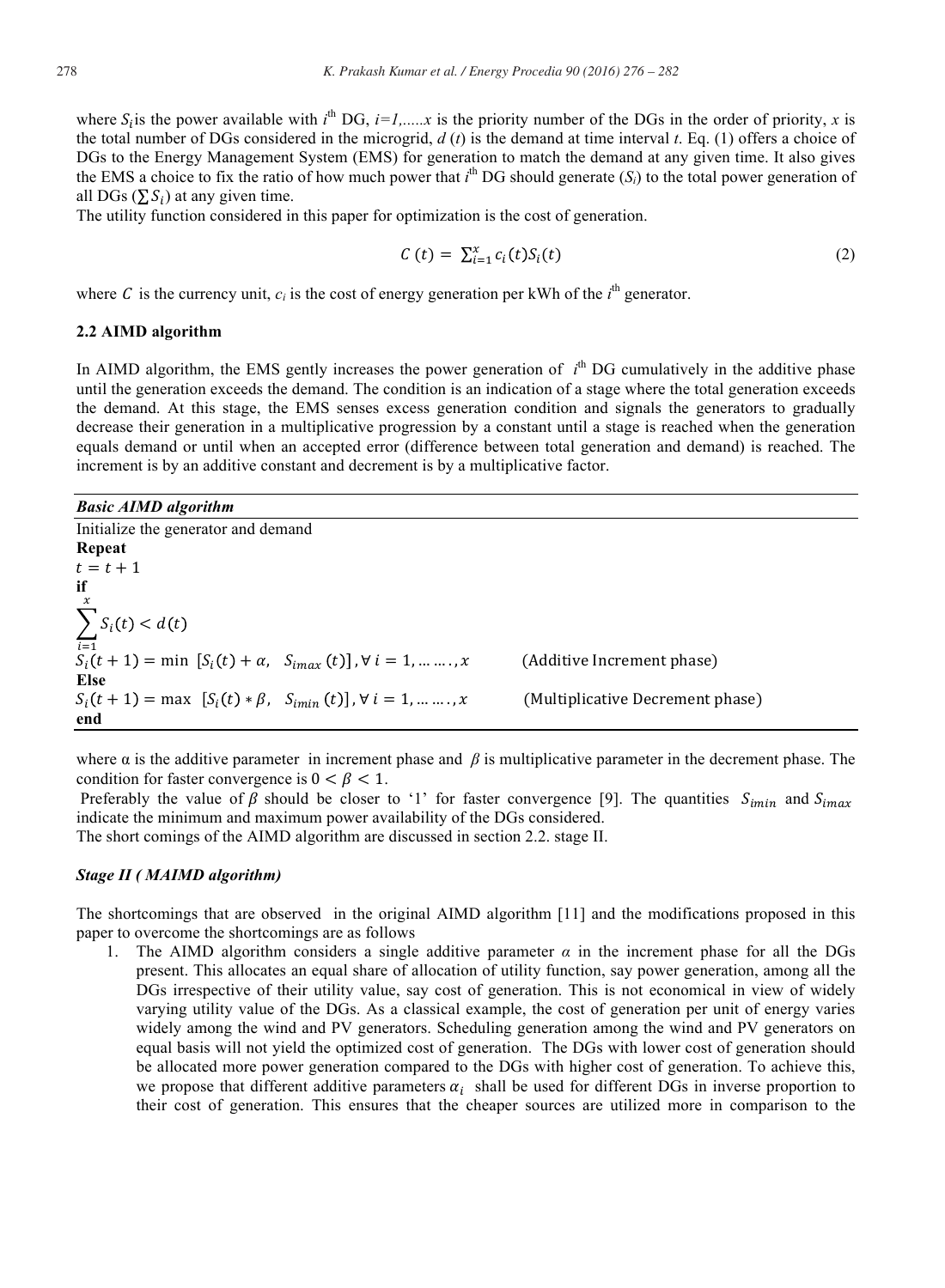costlier sources. Implementation of this modification is required only in the event of classification of DGs in stage 1 and if there is significant difference in utility value of the DGs classified into one group. Different additive parameters may not be required in case of no classification

2. At the end of additive increment phase, if the total allocation to all the DGs exceeds what is required, the original AIMD algorithm [11] implements decrement phase on each of the DGs, which is not fair because the allocation to the higher priority DGs should not be decreased unless the decrement in the lower priority DGs is not sufficient. In other words the allocation to least priority DG should be decreased first , and if there is no chance to decrease its allocation further, then the DG with next higher priority should be decreased. To achieve this we propose that at the end of increment phase, if the total allocation is more than what is required, the decrement phase should be implemented in reverse order of priority index.

## *Modified AIMD algorithm*

Initialize the generations **Repeat**   $t = t + 1$ **If**   $S_i(t) < d(t)$  $\boldsymbol{n}$  $i=1$  $S_i(t + 1) = \min \left[ S_i(t) + \alpha_i, S_{imax}(t) \right], \forall i = 1, \dots, n$  $(AI)$  $(\alpha_i)$  is not constant for all the generators and is in inverse proportion to cost of generation of  $i^{\text{th}}$  unit) **Else** 

 $S_i(t + 1) = \max \left[ \beta * S_i(t), S_{imin}(t) \right], \forall i = n, \dots, 1$  (MD) ( *i* is in reverse order) until end of simulation

 It is assumed that the EMS has a record of priority indices and implements it. It is also assumed that the increment /decrement signal given by the EMS to the  $i<sup>th</sup>$  generator is received by only that generator.

#### **3. Simulation setup**

The utility optimization function considered in this paper is the cost of generation. The cost function can be stated by

$$
f\left(S_i(t)\right) = \sum_{i=1}^x S_i(t) * c_i\left(t\right) \tag{3}
$$

The optimization problem can be stated as

$$
\min \sum_{i=1}^{\hat{x}} f(S_i(t))
$$
  
s.t.  $\sum_{i=1}^{x} S_i(t) = d_i(t)$  and  $S_{imin}(t) < S_i(t) < S_{imax}(t)$  (4)

 For evaluating the performance of the proposed two stage algorithm, a VPP scenario investigated in [7] is considered for optimization of cost of generation. The VPP is considered to have a micro turbine (MT), a wind turbine (WT), a fuel cell (FC) and a solar PV module (PV) of capacities 30 kW, 20 kW, 30 kW and 15 kW respectively in grid connected mode with other details as tabulated in Table 1. The hourly demand and maximum

| Table 1. Details of DGs |                |                |  |  |  |  |
|-------------------------|----------------|----------------|--|--|--|--|
| Type of DG              | $P_{min}$ (kW) | $P_{max}$ (kW) |  |  |  |  |
| MТ                      |                | 30             |  |  |  |  |
| FС                      |                | 30             |  |  |  |  |
| PV                      |                | 15             |  |  |  |  |
| WT                      |                | 20             |  |  |  |  |
|                         |                |                |  |  |  |  |

power availabilities ( $S_{imax}$ ) of the WT and PV generators are as tabulated in Table2. The hourly bidding of energy generation of the different DGs and the hourly cost of energy drawn from grid are as given in Table 3 in Euros per kWh. The load and generation are sampled every hour over a period of 24 hours. The grid power is drawn under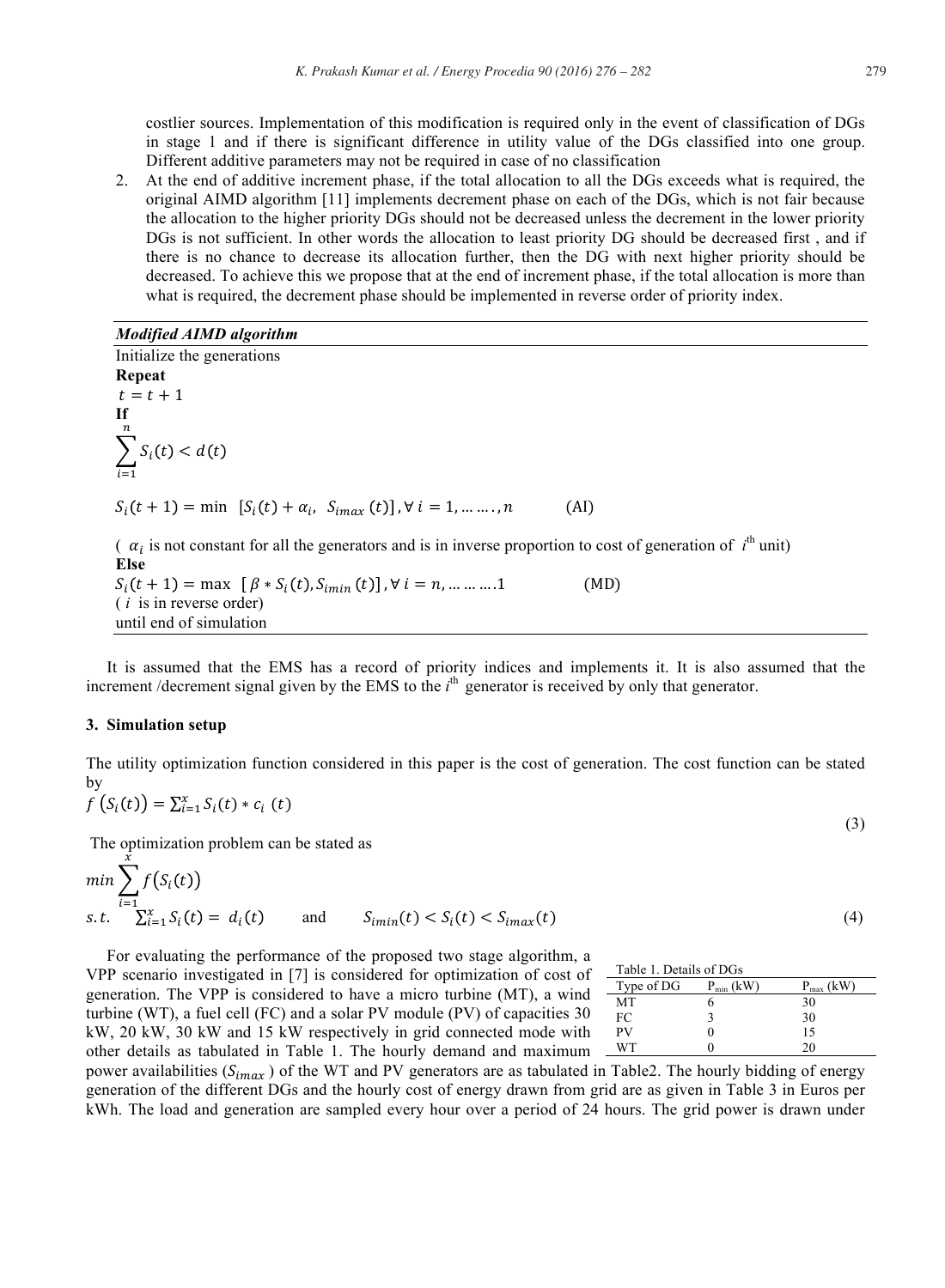.

deficit generation.

 Since there is no possibility for classification of DGs as each one is of different nature, the DGs are prioritized each hour in stage1 because the cost of generation for each DG is not constant over 24 hours. In stage2 the generations are scheduled among DGs in order of priority using MAIMD. To validate the performance of the proposed two stage algorithm, the original AIMD is also implemented for the same problem.

#### **4. Numerical results**

Figure 1 (a) shows that the proposed two stage algorithm effectively schedules generation to match demand. The results of optimal generation scheduling obtained by implementing the proposed two stage algorithm are as tabulated in Table 4 and the results obtained by AIMD are tabulated in Table 5. The hourly costs of generation calculated by AIMD algorithm and the proposed two stage algorithm are consolidated in Figure 1(b). It shows that wherever there is a choice of DGs, i.e., when the total power availability is more than demand, the proposed algorithm schedules generation very economically compared to AIMD algorithm. A detailed comparison of Figure 2 (a) and Figure 2 (b) shows that at each hour, the cheapest source, MT is best exploited in the proposed algorithm as compared to AIMD algorithm. The AIMD algorithm schedules generation among the DGs equally, except for the reason that the minimum power allocation for MT source is 6 kW and that for FC source is 3kW. If the minimum power allocation is made zero, then all the DGs will be scheduled generation equally. On the other hand Table 4 shows that the proposed two stage algorithm is very effective in tapping the cheaper source first and the costlier sources are tapped only when the cheaper sources exhaust. Both the algorithms give same cost when there is no choice of generation possible, i.e., when the demand is more than the total maximum generation. Under these conditions, both the algorithms are using all the sources completely and the additional power required is drawn from grid. This is the reason why both the algorithms are giving same result under this condition. When the VPP operates under excess generation condition, i.e., when the total power available is more than the demand, the AIMD algorithm schedules generation equally among all DGs except for the minimum power to be generated, where as the proposed algorithm schedules generation in priority basis such that the cheaper sources are utilized first and the costlier sources are utilized only when the cheaper sources are completely exhausted.

| Table 2. Hourly demand and the max power availabilities of DGs (kW) |        |       |          |      |        |       |      |  |
|---------------------------------------------------------------------|--------|-------|----------|------|--------|-------|------|--|
| Hour                                                                | Demand | WT    | PV       | Hour | demand | WT    | PV   |  |
|                                                                     | 52     | 16.01 | $\Omega$ | 13   | 72     | 11.67 | 10.7 |  |
|                                                                     | 50     | 16.08 |          | 14   | 72     | 10.15 | 9.7  |  |
|                                                                     | 50     | 16.16 | 0        | 15   | 76     | 14.75 | 8.12 |  |
|                                                                     | 51     | 16.17 |          | 16   | 80     | 16.21 | 4.95 |  |
|                                                                     | 56     | 17.68 |          | 17   | 85     | 16.14 | 1.1  |  |
| 6                                                                   | 63     | 16.17 | 0        | 18   | 88     | 19.13 | 0.1  |  |
|                                                                     | 70     | 14.73 |          | 19   | 90     | 17.53 | 0    |  |
| 8                                                                   | 75     | 14.56 | 0.1      | 20   | 87     | 18.95 |      |  |
| 9                                                                   | 76     | 14.65 | 0.59     | 21   | 78     | 19.04 |      |  |
| 10                                                                  | 80     | 13.16 | 1.98     | 22   | 71     | 19.11 | 0    |  |
| 11                                                                  | 78     | 11.67 | 7.75     | 23   | 65     | 19.93 |      |  |
| 12                                                                  | 74     | 10.15 | 9.8      | 24   | 56     | 19.15 |      |  |

| Table 3 Hourly biddings of energy generation of DGs in Euros per kWh |  |  |  |
|----------------------------------------------------------------------|--|--|--|

| Hour | MT     | FC     | PV           | WT     | $P_{\text{grid}}$ | Hour | MT     | FC     | PV       | WT     | $P_{\text{grid}}$ |
|------|--------|--------|--------------|--------|-------------------|------|--------|--------|----------|--------|-------------------|
|      | 0.0823 | 0.1277 | $\Omega$     | 0.021  | 0.033             | 13   | 0.0885 | 0.1308 | 0.0662   | 0.138  | 0.215             |
| 2    | 0.0823 | 0.1277 | $\theta$     | 0.017  | 0.027             | 14   | 0.0885 | 0.1308 | 0.0654   | 0.135  | 0.572             |
| 3    | 0.0831 | 0.1285 | $\theta$     | 0.0125 | 0.02              | 15   | 0.0885 | 0.138  | 0.0646   | 0.132  | 0.286             |
| 4    | 0.0831 | 0.129  | $\theta$     | 0.011  | 0.017             | 16   | 0.09   | 0.1315 | 0.0638   | 0.114  | 0.279             |
| 5.   | 0.0838 | 0.1285 | $\theta$     | 0.051  | 0.017             | 17   | 0.0908 | 0.1331 | 0.0638   | 0.11   | 0.086             |
| 6    | 0.0838 | 0.1292 | $\mathbf{0}$ | 0.085  | 0.029             | 18   | 0.0915 | 0.1331 | 0.0662   | 0.0925 | 0.059             |
|      | 0.0846 | 0.1292 | $\theta$     | 0.091  | 0.033             | 19   | 0.0908 | 0.1338 | $\Omega$ | 0.091  | 0.05              |
| 8    | 0.0854 | 0.13   | 0.0646       | 0.11   | 0.054             | 20   | 0.0885 | 0.1331 | $\theta$ | 0.083  | 0.061             |
| 9    | 0.0862 | 0.1308 | 0.0654       | 0.14   | 0.215             | 21   | 0.0862 | 0.1315 | $\Omega$ | 0.033  | 0.181             |
| 10   | 0.0862 | 0.1315 | 0.0662       | 0.143  | 0.572             | 22   | 0.0846 | 0.1308 | $\theta$ | 0.025  | 0.077             |
| 11   | 0.0892 | 0.1323 | 0.0669       | 0.15   | 0.572             | 23   | 0.0838 | 0.13   | $\theta$ | 0.021  | 0.043             |
| 12   | 0.09   | 0.1315 | 0.0677       | 0.155  | 0.572             | 24   | 0.0831 | 0.1285 | $\theta$ | 0.017  | 0.037             |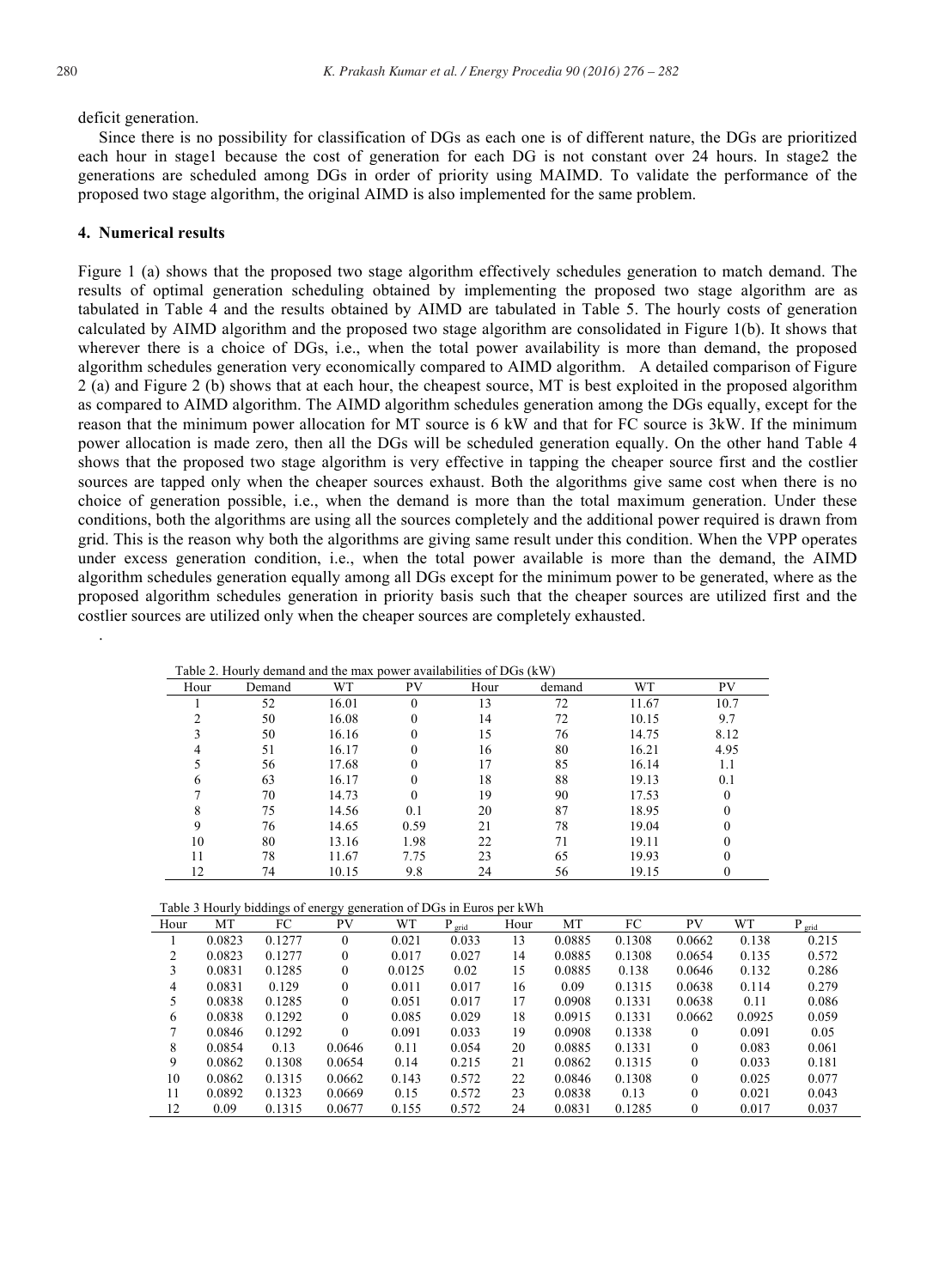| Hour | $P_{MT}$ | $P_{FC}$ | $P_{PV}$ | $P_{WT}$                               | $P_{\text{Grid}}$ | $P_{\text{Total}}$ | Cost (Euro) |
|------|----------|----------|----------|----------------------------------------|-------------------|--------------------|-------------|
|      | 30       | 5.992    | $\theta$ | 16.01                                  | $\overline{0}$    | 52.002             | 3.5703      |
| 2    | 30       | 3.9221   | 0        | 16.08                                  | 0                 | 50.0021            | 3.2432      |
| 3    | 30       | 3.8421   | 0        | 16.16                                  | 0                 | 50.0021            | 3.1887      |
| 4    | 30       | 4.8322   | 0        | 16.17                                  | 0                 | 51.0022            | 3.2942      |
| 5    | 30       | 8.3217   | 0        | 17.68                                  | 0                 | 56.0017            | 4.485       |
| 6    | 30       | 16.8283  | $\Omega$ | 16.17                                  | 0                 | 62.9983            | 6.0627      |
| 7    | 30       | 25.2667  | $\Omega$ | 14.73                                  | $\boldsymbol{0}$  | 69.9967            | 7.1429      |
| 8    | 30       | 30       | 0.1      | 14.56                                  | 0.34              | 75                 | 8.0884      |
| 9    | 30       | 30       | 0.59     | 14.65                                  | 0.76              | 76                 | 8.763       |
| 10   | 30       | 30       | 1.98     | 13.16                                  | 4.86              | 80                 | 11.3239     |
| 11   | 30       | 30       | 7.75     | 10.2513                                | 0                 | 78.0013            | 8.7012      |
| 12   | 30       | 30       | 9.8      | 4.203                                  | 0                 | 74.003             | 7.9599      |
| 13   | 30       | 30       | 10.65    | 1.3528                                 | 0                 | 72.0028            | 7.4707      |
| 14   | 30       | 30       | 9.7      | 2.3023                                 | 0                 | 72.0023            | 7.5242      |
| 15   | 30       | 23.1267  | 8.12     | 14.75                                  | 0                 | 75.9967            | 8.318       |
| 16   | 30       | 28.835   | 4.9      | 16.21                                  | $\boldsymbol{0}$  | 79.945             | 8.6556      |
| 17   | 30       | 30       | 1.1      | 16.14                                  | 7.76              | 85                 | 9.2299      |
| 18   | 30       | 30       | 0.1      | 19.13                                  | 8.77              | 88                 | 9.0316      |
| 19   | 30       | 30       | 0        | 17.53                                  | 12.47             | 90                 | 8.9567      |
| 20   | 30       | 30       | 0        | 18.95                                  | 8.05              | 87                 | 8.7119      |
| 21   | 30       | 28.9564  | 0        | 19.04                                  | 0                 | 77.9964            | 7.0221      |
| 22   | 30       | 21.8902  | 0        | 19.11                                  | 0                 | 71.0002            | 5.879       |
| 23   | 30       | 15.0716  | 0        | 19.93                                  |                   | 65.0016            | 4.8918      |
| 24   | 30       | 6.852    | 0        | 19.15                                  | 0                 | 56.002             | 3.699       |
|      |          |          |          | Total cost of generation over 24 hours |                   |                    | 165.2139    |

Table 4. Hourly generation scheduling of DGs and the cost of generation by implementing proposed algorithm





Figure 1 (a) Figure 1 (b) Figure1. (a) Plot showing the demand and Ptotal generation using proposed two stage algorithm (b) Plot showing the generation cost computed using AIMD and proposed two stage algorithms.



Figure 2 (a) Figure 2(b) Figure 2. (a) Plot showing generation scheduling using AIMD algorithm (b). Plot showing generation scheduling using proposed two stage algorithm